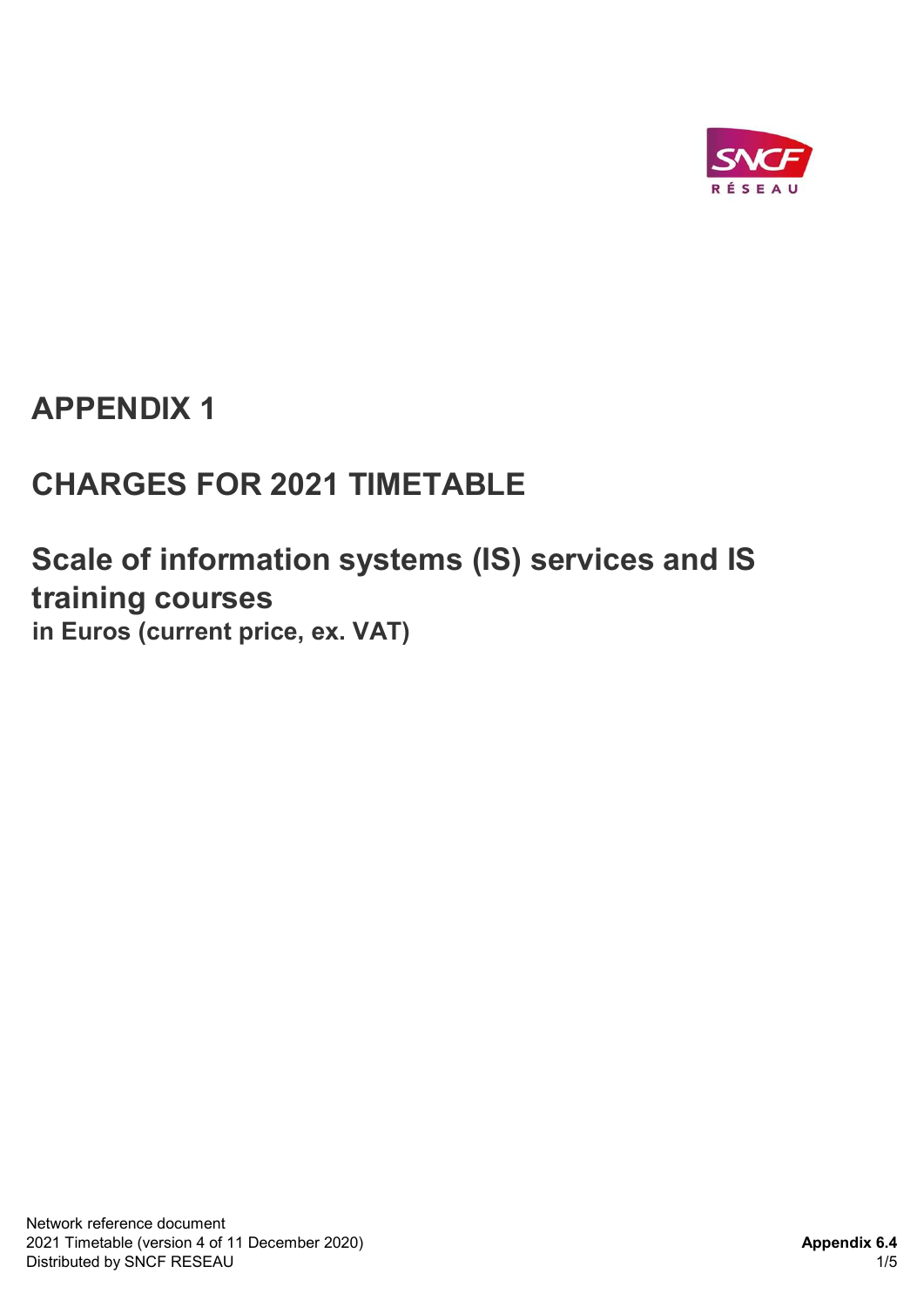### INFORMATION SYSTEMS (IS) SERVICES

#### IS minimum services

| Maximum number of accesses per IS (information system) service included in the minimum services<br>(for the timetable) |    |                                       |                     |        |     |                                                |                       |                       |                       |           |
|------------------------------------------------------------------------------------------------------------------------|----|---------------------------------------|---------------------|--------|-----|------------------------------------------------|-----------------------|-----------------------|-----------------------|-----------|
| <b>Trains</b><br><b>IS Service</b>                                                                                     | M. | /Km from 0 to 0.8 from 0.8 to 8<br>M. | from 8 to<br>100 M. | 200 M. | M.  | from 100 to from 200 to 300 from 300 to 340 M. | from 340<br>to 380 M. | from 380 to<br>500 M. | from 500 to<br>600 M. | $>600$ M. |
| Gaïascope                                                                                                              | 10 | 20                                    | 50                  | 100    | 200 | 300                                            | 350                   | 400                   | 500                   | 600       |
| Doc.Explore                                                                                                            |    | $\overline{4}$                        |                     |        |     |                                                |                       |                       |                       |           |
| <b>TCAP</b>                                                                                                            | 12 | 23                                    | 35                  | 47     | 59  | 70                                             | 76                    | 82                    | 94                    | 105       |
| <b>GESICO</b>                                                                                                          | 10 | 20                                    | 30                  | 40     | 50  | 60                                             | 65                    | 70                    | 80                    | 90        |
| <b>OGS</b>                                                                                                             | 10 | 20                                    | 30                  | 40     | 50  | 60                                             | 65                    | 70                    | 80                    | 90        |
| <b>DSDM</b>                                                                                                            | 17 | 34                                    | 85                  | 170    | 340 | 510                                            | 595                   | 680                   | 850                   | 1000      |
| <b>OLGA</b>                                                                                                            | 17 | 34                                    | 85                  | 170    | 340 | 510                                            | 595                   | 680                   | 850                   | 1000      |
| <b>GOST</b>                                                                                                            | 17 | 34                                    | 85                  | 170    | 340 | 510                                            | 595                   | 680                   | 850                   | 1000      |
| Ischia                                                                                                                 | 10 | 20                                    | 50                  | 100    | 200 | 300                                            | 350                   | 400                   | 500                   | 600       |
| <b>Artic</b>                                                                                                           | 10 |                                       |                     |        |     |                                                |                       |                       |                       |           |
| <b>Socle</b>                                                                                                           | 10 |                                       |                     |        |     |                                                |                       |                       |                       |           |
| <b>SIPH Consultation</b>                                                                                               | 15 | 30                                    | 45                  | 60     | 75  | 90                                             | 98                    | 105                   | 120                   | 135       |

Candidates without any traffic circulating in N-1 (new arrivals, restarting activities, etc.) may benefit from minimum services in N based on their duly justified traffic forecasts, with adjustment (upwards<br>or downwards) a those generated during the Y-2 timetable (N.B. and not those from Y-1, as usual).

| <b>IS Service</b>                       | <b>Trains</b> | M. | /Km from 0 to 0.8 from 0.8 to 8 from 8 to 20<br>M. | M.  | from 20 to<br>50 M. | from 50 to 100<br>M. | from 100 to 200 M. | from 200<br>to 340 M. | from 340 to<br>380 M. | from 380 to<br>600 M. | $>600$ M. |
|-----------------------------------------|---------------|----|----------------------------------------------------|-----|---------------------|----------------------|--------------------|-----------------------|-----------------------|-----------------------|-----------|
| e-Houat                                 |               | 20 | 30                                                 | 90  | 210                 | 450                  | 900                | 1800                  | 2400                  | 3000                  | 4200      |
| e-Bréhat                                |               | 24 | 48                                                 | 144 | 336                 | 720                  | 1440               | 2880                  | 3840                  | 4800                  | 6720      |
| See-trains                              |               | 20 | 40                                                 |     | 70                  | 150                  | 300                | 600                   | 800                   | 1000                  | 1400      |
| <b>GOC 2.0</b>                          |               | 20 | 40                                                 |     | 70                  | 150                  | 300                | 600                   | 800                   | 1000                  | 1400      |
| <b>DECLIC</b>                           |               | 10 | 20                                                 | 36  | 84                  | 180                  | 360                | 720                   | 960                   | 1200                  | 1680      |
| <b>DELTHA</b>                           |               | 20 | 30                                                 | 90  | 210                 | 450                  | 900                | 1800                  | 2400                  | 3000                  | 4200      |
| <b>DINAMIC</b>                          |               | 20 | 40                                                 |     | 70                  | 150                  | 300                | 600                   | 800                   | 1000                  | 1400      |
| <b>Durandal 2</b>                       |               |    | 30                                                 | 100 | 220                 | 690                  | 1350               | 3000                  | 4000                  | 5000                  | 7000      |
| <b>Regularity</b><br><b>Observatory</b> |               | 10 | 20                                                 | 36  | 84                  | 180                  | 360                | 720                   | 960                   | 1200                  | 1680      |

Candidates without any traffic circulating in N-1 (new arrivals, restarting activities, etc.) may benefit from minimum services in N based on their duly justified traffic forecasts, with adjustment (upwards

or downwards) according to real traffic data in the event of a discrepancy. In the event of a lack of any train path orders, article 11§4 of the IS GC will apply.<br>In the case of an exceptional event of long duration that h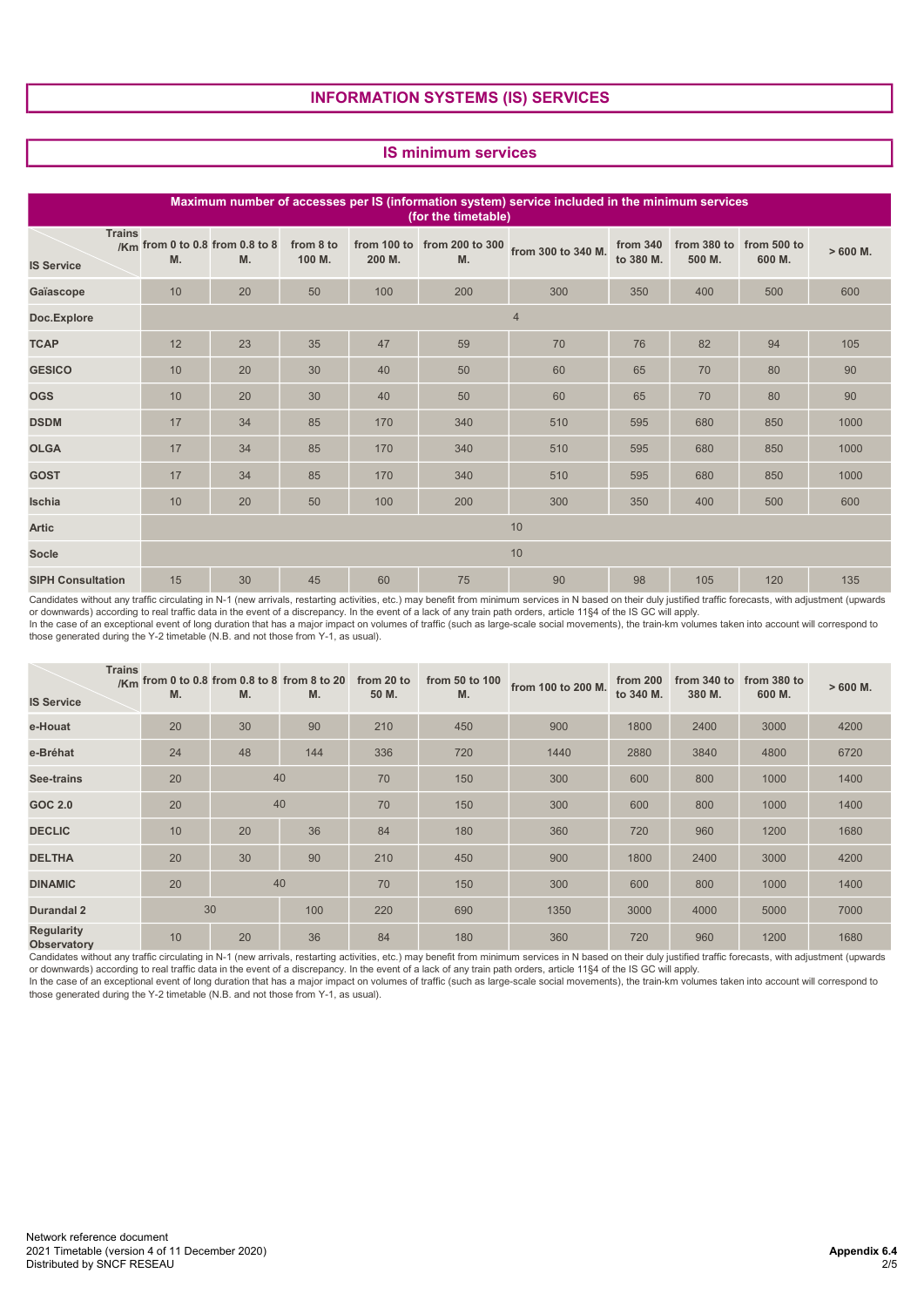### Additional IS services

| IS services access charge (additional services)                        |                                                                                             |                               |  |  |  |  |  |
|------------------------------------------------------------------------|---------------------------------------------------------------------------------------------|-------------------------------|--|--|--|--|--|
| <b>IS Service</b>                                                      | Procedure for calculating the charge                                                        | Unit price in Euros (ex. VAT) |  |  |  |  |  |
| Doc.Explore, GESICO, DSDM, Ischia, Socle, e-Houat, e-<br><b>Bréhat</b> | Price per timetable and per additional access (see threshold defined in the<br>table above) | 596,13                        |  |  |  |  |  |
| <b>DECLIC</b>                                                          | Price per timetable and per additional access (see threshold defined in the<br>table above) | 347,34                        |  |  |  |  |  |
| See-trains                                                             | Price per timetable and per additional access (see threshold defined in the<br>table above) | 1 073,01                      |  |  |  |  |  |
| <b>OLGA</b>                                                            | Price per timetable and per additional access (see threshold defined in the<br>table above) | 94,49                         |  |  |  |  |  |
| <b>TCAP</b>                                                            | Price per timetable and per additional access (see threshold defined in the<br>table above) | 6 753,00                      |  |  |  |  |  |
| <b>ARTIC</b>                                                           | Price per timetable and per additional access (see threshold defined in the<br>table above) | 1 564,05                      |  |  |  |  |  |
| <b>DINAMIC</b>                                                         | Price per timetable and per additional access (see threshold defined in the<br>table above) | 1 371,24                      |  |  |  |  |  |
| Gaïascope                                                              | Price per timetable and per additional access (see threshold defined in the<br>table above) | 1919,89                       |  |  |  |  |  |
| <b>OGS</b>                                                             | Price per timetable and per additional access (see threshold defined in the<br>table above) | 186,00                        |  |  |  |  |  |
| <b>GOC 2.0</b>                                                         | Price per timetable and per additional access (see threshold defined in the<br>table above) | 921,00                        |  |  |  |  |  |
| Gaïascope additional module                                            | Price per timetable and per access                                                          | 619,36                        |  |  |  |  |  |
| <b>Gaïascope Mobile</b>                                                | Price per timetable and per access                                                          | 48,49                         |  |  |  |  |  |
| <b>DELTHA</b>                                                          | Price per timetable and per additional access (see threshold defined in the<br>table above) | 278,93                        |  |  |  |  |  |
| <b>DURANDAL 2</b>                                                      | Price per timetable and per additional access (see threshold defined in the<br>table above) | 138,28                        |  |  |  |  |  |
| <b>GOST</b>                                                            | Price per timetable and per additional access (see threshold defined in the<br>table above) | 617,98                        |  |  |  |  |  |
| <b>SIPH Consultation</b>                                               | Price per timetable and per additional access (see threshold defined in the<br>table above) | 1 223,26                      |  |  |  |  |  |
| <b>SIPH Etudes</b>                                                     | Price per timetable and per access (including cost of purchasing TPS licence)               | 13 677,35                     |  |  |  |  |  |
| <b>Infra SIPH</b>                                                      | Price per timetable and per access                                                          | 75 397,91                     |  |  |  |  |  |
| <b>Regularity Observatory</b>                                          | Price per timetable and per additional access (see threshold defined in the<br>table above) | calculation in progress       |  |  |  |  |  |
| <b>EPSICO</b>                                                          | Made available free of charge                                                               | Free                          |  |  |  |  |  |
| <b>Atlas Digital Works</b>                                             | Made available free of charge                                                               | Free                          |  |  |  |  |  |

| Access charge per IS services flow (additional services)                 |                                                                                                         |                               |  |  |  |  |  |
|--------------------------------------------------------------------------|---------------------------------------------------------------------------------------------------------|-------------------------------|--|--|--|--|--|
| <b>IS flows</b>                                                          | Procedure for calculating the charge                                                                    | Unit price in Euros (ex. VAT) |  |  |  |  |  |
| <b>GESICO Webservice</b>                                                 | Price per timetable and per volume of data consumed (number of calls to the<br>webservice)              | 0,01                          |  |  |  |  |  |
| <b>DSDM Webservice</b>                                                   | Price per timetable and per volume of data consumed (number of calls to the<br>webservice)              | 0,01                          |  |  |  |  |  |
| DINAMIC Webservice - module for declaration of real consist<br>of trains | Price per timetable and per volume of data consumed (number of calls to the<br>webservice)              | Not invoiced                  |  |  |  |  |  |
| <b>Gaia Flow</b>                                                         | Price per timetable and per volume of data consumed (number of messages<br>disseminated by the service) | 0,01                          |  |  |  |  |  |
| <b>DANC Flow</b>                                                         | Price per timetable and per notice of non-compliance                                                    | 0,32                          |  |  |  |  |  |
| <b>Train Path Flow</b>                                                   | Price per timetable and per volume of data consumed (number of messages<br>disseminated by the service) | 0,06                          |  |  |  |  |  |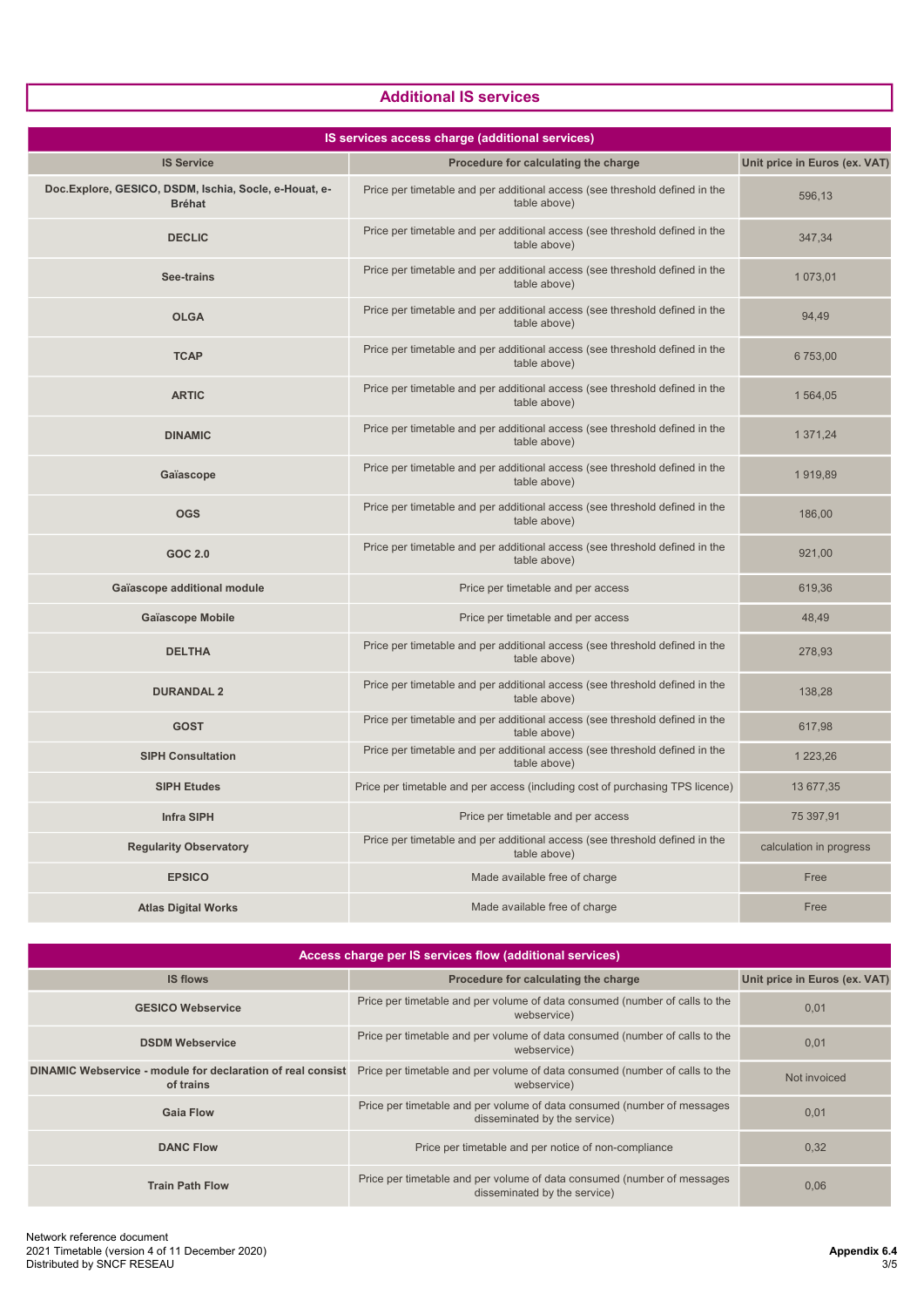| <b>Support for Train Path Flow connection</b>                                        | Price per connection for standard support. Supplementary support available on<br>quotation              | 2 000.00        |
|--------------------------------------------------------------------------------------|---------------------------------------------------------------------------------------------------------|-----------------|
| <b>Traffic Flow</b>                                                                  | Price per timetable and per volume of data consumed (number of messages<br>disseminated by the service) | 0.0002          |
| <b>Support for Traffic Flow connection</b>                                           | Price per connection for standard support. Supplementary support available on<br>quotation              | 4 000,00        |
| <b>TCAP Flow</b>                                                                     | Price per timetable and per link line                                                                   | 5 128.44        |
| <b>ARTIC Flow</b>                                                                    | Price per timetable and per link line                                                                   | 5 861.08        |
| Support for the implementation of other flows (apart from<br>traffic and train path) | Price per connection                                                                                    | Ask for a quote |

| Ultra-fast access charge to IS services (additional services) |                                                                                                                             |                                                           |  |  |  |  |  |
|---------------------------------------------------------------|-----------------------------------------------------------------------------------------------------------------------------|-----------------------------------------------------------|--|--|--|--|--|
| <b>Target Speed</b>                                           | <b>Access mode</b>                                                                                                          | Unit price in Euros (ex. VAT)<br>and per connected site * |  |  |  |  |  |
| 4 Mbps                                                        | MPLS-type private network                                                                                                   | 2 2 4 6 . 7 0                                             |  |  |  |  |  |
| 20 Mbps                                                       | Specific private network (recommended for customers with a large number of<br>users, generally over 1,500 individual users) | 11 233,53                                                 |  |  |  |  |  |
|                                                               |                                                                                                                             | *all monthe hogun will be                                 |  |  |  |  |  |

\*all months begun will be owed